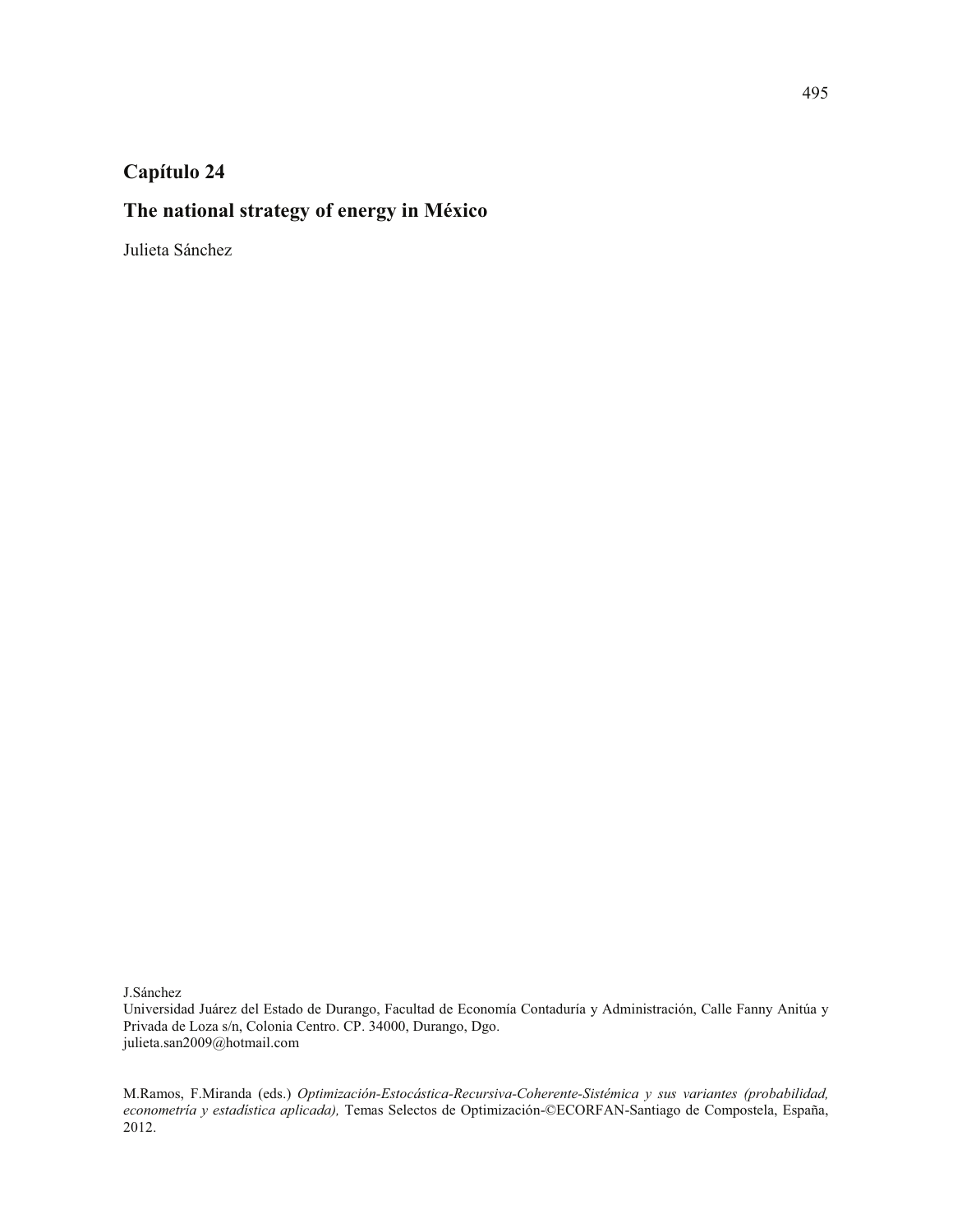#### **Abstract**

The global economic crisis is affected by the energy crisis characterized by high oil prices and a strong global dependence on energy from hydrocarbons whose rate of decline is increasing. Approximately 90 percent of the energy comes from nonrenewable fossil resources and at this scenario, several countries have incurred into the search for alternative energy sources and Mexico is no exception. In response, Mexico has established strategies for both deepwaters oil exploration and for the diversification of forms of getting energy, and to this, ambitious goals for the participation of renewable sources of energy must be set, so some observations to the Secretary of Energy have been made that the goal should be the order of 41 percent by 2020 and 75 percent by 2050, excluding hydroelectric plants. This is a strong challenge not only technically possible but economically viable.

## **24 Introduction**

The Mexican economy is highly dependent of the resources obtained from its energetic industry; however the annual report of Petroleos Mexicanos (PEMEX) shows that the extraction of oil continues to decline (standing at 2.5 million barrels per day) and faces great difficulties for stabilization. In response, Mexico has established strategies to strengthen its energy industry, both in the field of oil exploration, and the diversification of the industry through other forms of energy production. The first strategy estimates that 58 percent of the prospective resources are concentrated in the deepwaters of the Gulf of Mexico and that these can become reserves through a successful exploration activity, for this, it plans to increase the likelihood of commercial success focusing on the exploration in priority areas. These explorations will operate at depths ranging from 450 to 2.500 meters. A statistical estimate of the success rate in these perforations would be about 33 per cent, this means 8 to 10 new fields discovered and between 20 and 24 failures. In the diversification strategy, an ambitious goal for the participation of renewable sources of energy must be set, for this, some observations to the Ministry of Energy have been made, that the goal should be of 41 percent by 2020 and 75 percent by 2050 , excluding hydroelectrics. There is a race against time and a great challenge to strengthen the Mexican energy industry, both to increase oil production and to discover new sources of energy. Thus, this research is about the strong challenge that this represents and the ways and strategies being implemented, as well as improvement proposals to the industry are established.

### **24.1 The place of Mexico in the global energy industry**

The energy has always been essential to the development of any society. And as a country progresses in development, its energy needs increases. For this reason, energy consumption raises at the same rate of development, so that the supply of energy is considered a strategy of national security for many countries, and Mexico is no exception. National energy security is defined as the natural resources which enable it to ensure a steady pace of economic and social development without using external sources to acquire them. This second element, the natural resources and their good management are and will be fundamental to achieve national security in strategic areas for food, energy, economic development and environment in coming years and decades (Dorantes, 2008).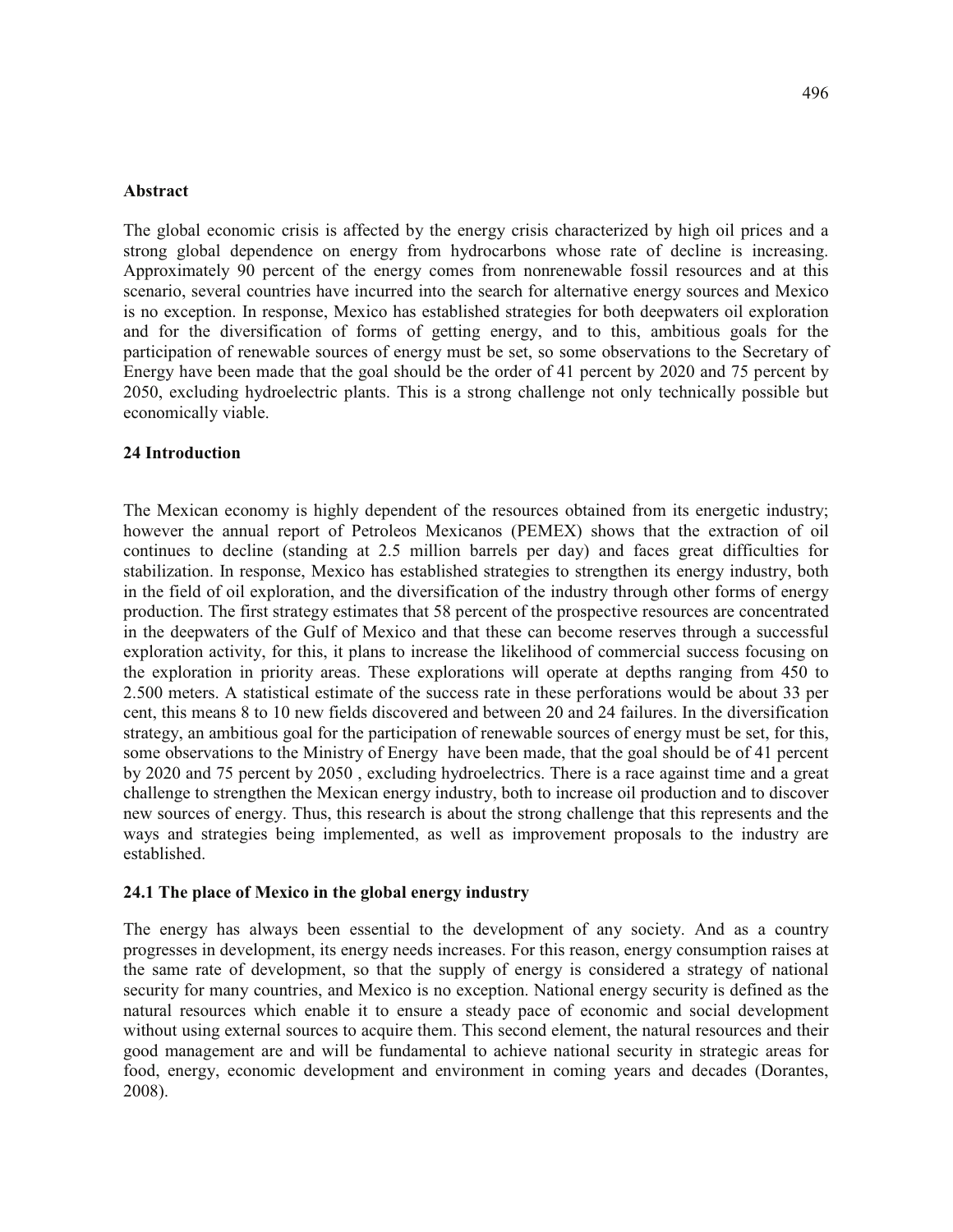Energy security is now one of the basic themes in the world because it essentially affects the economies and security policy of the States. The international background is changing and the prices of oil and gas will not be easy to predict.

Added to this, the increasing emissions of greenhouse gases that come from the production and use of such energy is another key factor that is affecting the planet.

Finding the balance between security of supply and environmental impact and pricing is the key to future energy policy that is linked to other objectives such as the strength of domestic companies or consistency with other policies.

The energy sector in Mexico is a key factor that strategically affects the economic, productive and social development and therefore is transcendental to the Mexican economy. This sector has a strong participation in public finances, as well as in the development of infrastructure and human capital, so it is of utmost importance to have future successful goals in the medium and long term. In recent years, important projects and public policies have been developed, seeking to consolidate strategies to strengthen the national energy industry in a phase of great change and transformation.

De Quinto  $(2007)$  emphasizes that the final energy<sup>159</sup> such as electricity, gas, gasoline and diesel are important assets for any country since the lack of these can generate negative external effects of great magnitude in the economic and social level, so it can cause a collapse of both people and goods. Lack of energy mainly generates the absence of services such as transport and also affects perishable products in storage, and creates significant discomfort (as being hot or cold) as well as lowers security at all levels ...Even the lack of *an input,* such as electricity, can have serious consequences on other supplies: the service of incubators in hospitals, vital for the survival of newborns, gas stations cannot work because they are unable to pump, possible discontinuities in plants of regasification… Energy supply chains have very different characteristics and these chains interact with each other in a crisis. Thus, the security of the national energy system is essential to the degree of development that the world keeps today.

In addition, it must be considered that Mexico is subject to the events in the global energy field and must be shown what its place in the world is. So, the most significant events in the global energy sector are listed beforehand: High oil prices that have broken historical records in nominal terms and real terms.The stagnation characterized in the ratio reserves/production of oil since there has been higher production and fewer discoveries for over a decade. And while high prices and improved technology favor the discovery of new reserves, the policies of re-nationalization of the resource, environmental constraints and foreign investment make them unfavorable. Therefore, predicting the evolution of the *ratio* is not easy (De Quinto, 2007).

On the one hand, it is worth to say that Mexico has benefited from high oil prices since it is a producer. On the other hand, Mexico is also a country with stagnation in the *ratio* reserves / production of oil due to increased production without further discoveries of new oil wells.

<sup>&</sup>lt;sup>159</sup> The final energies are those that have been processed in the processing industry of energy and are ready for final consumption and have no feasible substitutes, at least in the short term. Cars, buses and motorcycles use petroleum products as gasoline or diesel and although there are vehicles that use natural gas or hydrogen, the car that we use cannot be changed in the short term. And at the industrial level, a process that uses electricity would be expensive to change to a supply of natural gas or vice versa in the short term (De Quinto, 2007).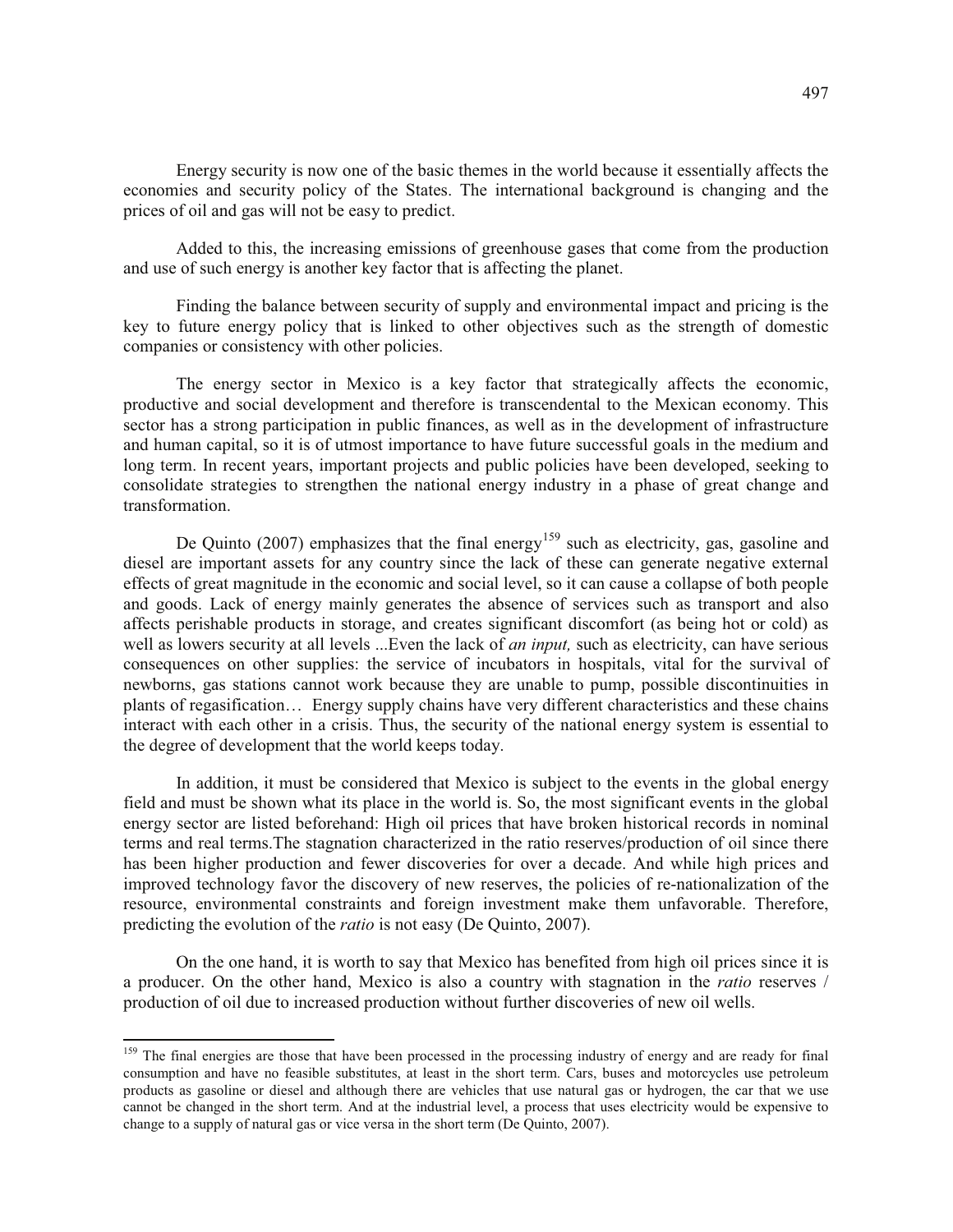The relationship between the reserves of production R/P indicates the relative measure of the resources available in the different oil producing countries. At current rates of production, known reserves of crude oil would last between 29 to 142 years in countries of the Organization of the Petroleum Exporting Countries (OPEC), being Iraq, the country, with the largest share of 142 years, the second Kuwait with 120 years and the third United Arab Emirates with 107 years of availability R/P and Mexico with R/P of 37 years, while the share R/P is only 7 years for the United States.

However, these calculations do not include estimates of undiscovered oil, which are uncertain but would substantially increase future exploitation of the remaining years of oil. At the same time, these data are relative because it must be taken into account that oil demand will increase, and as a result the number of years of availability will decrease (Figure 1).

Moreover, the Mexican energy industry was considered among the world's leading producers according to the last survey made by the World Trade Organization (WTO) in 2008, it was the sixth largest producer of crude oil globally in 2006. PEMEX, the largest oil industry in Latin America in terms of sales, reached 1.062 billion pesos in that year, achieved an average production of 3.3 million barrels of crude oil and approximately 5,400 million cubic feet of natural gas. It is also important to mention that the Mexican energy industry has a problem because the rate of decline of its hydrocarbon reserves declined in recent years, the relationship between proved reserves and production had a fall of 20.6 years to 9.6 years between the 2001 and 2006 (WTO, 2008: 116).



**Figure 24.1** Relantionship of reserves / production of the major oil producing countries in the world

Source: Source: Calculations by J. Maples, Trancon,Inc. using data from U.S. Department of Energy, Energy Information Administration, International Energy Annual 1998, January 1999.Production for 1998: Table G1 ; reserves as of Jan. 1, 1999: Table 8.1, the original source Oil & Gas Journal. http://www1.eere.energy.gov/vehiclesandfuels/facts/favorites/fcvt\_fotw125.html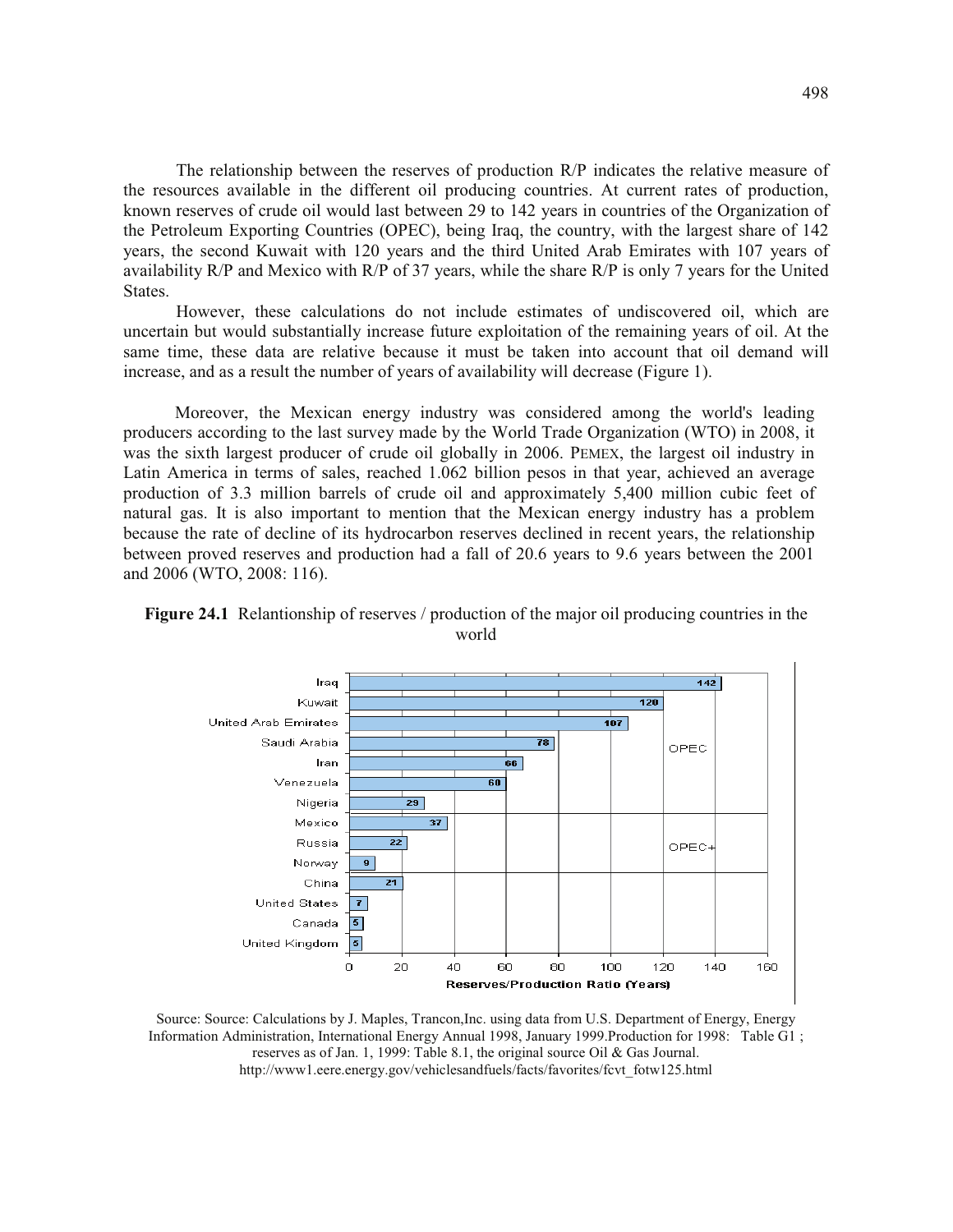On the other hand, PEMEX was placed at number four after Saudi Aramco, the National Iranian Oil Company (NOIC) Iran and British Petroleum in total production according to what was published in the Statistical Yearbook of 2008 of PEMEX. However, in a matter of proven oil reserves, Mexico ranked number 16. PEMEX has 14 thousand 310 million barrels of crude oil equivalent of proved reserves in the international comparative, while maintained an average production of 3.1 million barrels of crude oil equivalent, during 2008 (oil and gas.). Noting that the oil companies that provide higher levels of production are: first Saudi Aramco with 9 thousand 369 and NOIC second with 3 thousand 924 million barrels per day of production.

The third place is for the private oil company British Petroleum which increased its production significantly, 3 million  $800$  thousand barrels  $^{160}$ .



**Figure 24.2** PEMEX reserves from 2006 to 2010 in billions of barrels of crude oil equivalent

It is noteworthy that in recent years, PEMEX has achieved the best financial results in its history, as its gross profit (income before interest, taxes and use) increased to slightly more than 57 billion U.S. dollars in 2006. Nevertheless, PEMEX'S total liability has increased, reaching 1.165 billion pesos in 2006 as profits are channeled to public spending in other sectors of the economy. Thus, PEMEX increasing liabilities, its high tax burden and the accumulated net losses have deteriorated the assets of the company. So, for the first time in the history of PEMEX assets turned negative. (WTO, 2008: 117)<sup>161</sup>.

Source: PEMEX figures in 2011 consulted in: http://www.pemex.com/index.cfm?action=content&sectionid=1&catid=11421

<sup>&</sup>lt;sup>160</sup> But we found that this information differs from that published in the section "International Comparisons" from PEMEX statistical document, which reports that Mexico is ranked number six in the production of hydrocarbons over other nations, after Russia Saudi Arabia, United States, Iran and China.

<sup>&</sup>lt;sup>161</sup> Figures in current pesos. Accessed at:

http:/www.pemex.com.mxindex.cfm?action=content&sectionID=2&catid=159&contentID=166).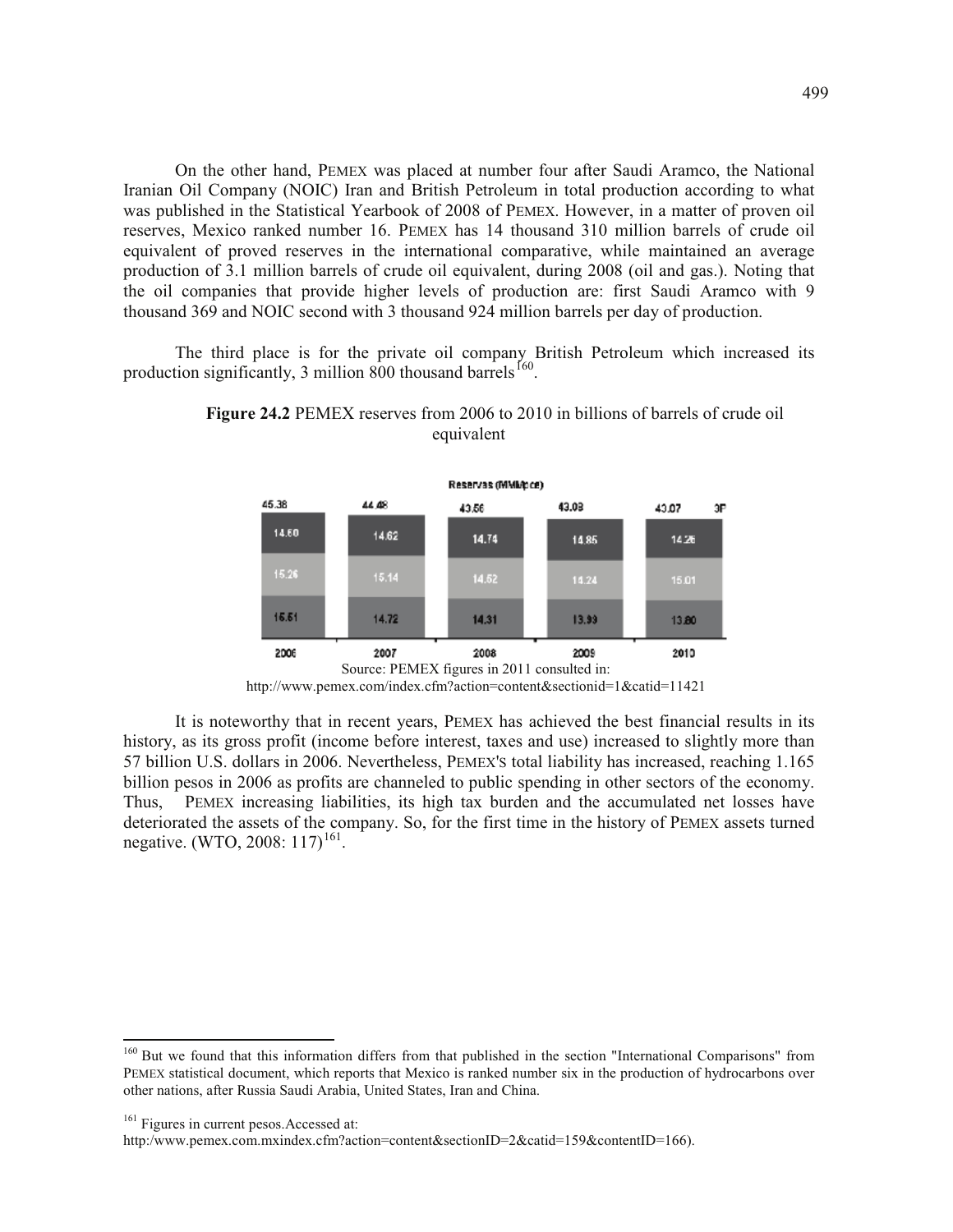

## **Figure 24.3** Oil production in Mexico (Millions of barrels per day)

PIW 2009 Rankings, December 2010. Petroleum Intelligence Weekly. Source: PEMEX in 2011 figures found at: http://www.pemex.com/index.cfm?action=content&sectionid=1&catid=11421

In data from the last trade policy review of the WTO said the energy sector increased its contribution to exports, which so far remains crucial to public finances. Unfortunately, a heavy tax burden and consumer subsidies have resulted in both the oil company, PEMEX, and the electricity sector companies face growing problems to finance the investments required. It is therefore essential to carry out structural reforms both in the hydrocarbons sector and the electric sector to ensure the financial viability and increase the efficiency of operators, as well as to improve the utilization of energy resources in Mexico.

The Mexican energy sector has contributed with approximately 2.6 percent of GDP in México and 15.5 percent of the value of total goods exports in 2006<sup>162</sup>. Between 2001 and 2006 primary energy production increased at an annual rate of 1.7 percent, of which hidrocarbons represented a 90 percent, primary electricity 5 percent, biomass  $\overline{3}$  percent and coal 2 percent<sup>163</sup>. The total investment in the energy sector grew at an average annual rate of 12 percent in 2001, and in 2006 reached a value of 192 billion pesos. The Government suggests that annual investments of about 264 billion pesos during 2007-2012 ought to be required to maintain the confidence of energy supply which corresponds to an increase of 38 percent compared to  $2006<sup>164</sup>$ (WTO, *2008).*

<sup>&</sup>lt;sup>162</sup> The data for the energy sector including oil and its derivatives, basic petrochemicals, gas distribution and electricity. Federal Executive (2007) Viewed at: http://www.informe.gob.mx/ESTADISTICAS\_NACIONALES/ . In WTO, Trade Policy By Sectors, Mexico. Power supply, which equates to a 38 percent increase compared to 2006.

<sup>&</sup>lt;sup>163</sup> For more information see the Energy Information System of the Department of Energy. Viewed at: http://sie.energia.gob.mx/. In WTO, Ibid, p. 115.

<sup>&</sup>lt;sup>164</sup> For more information, see the National Program of Infrastructure 2007-2012 in: www.infraestructura.gob.mx. In WTO Trade Policies by Sectors, Mexico, p. 116.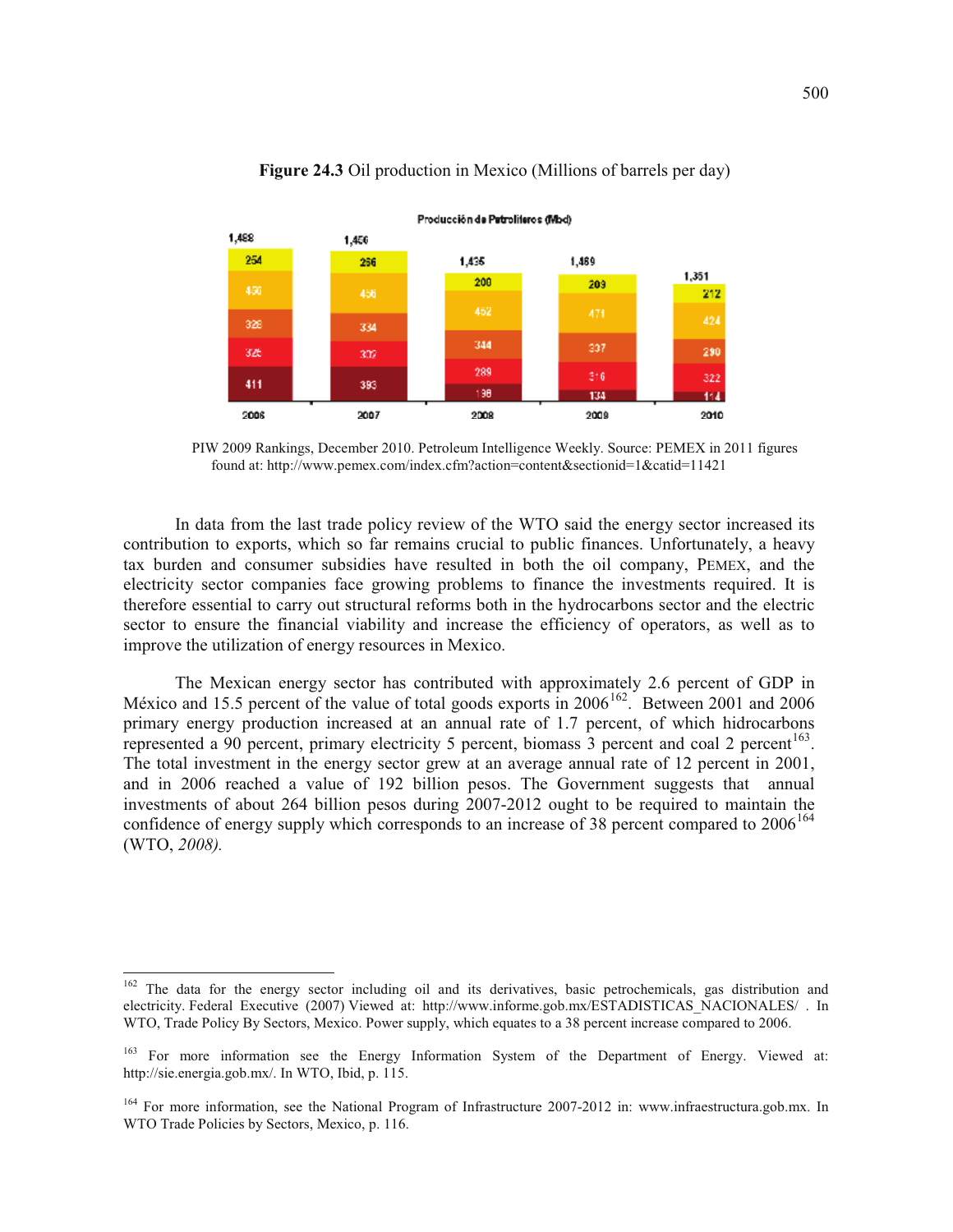

## **Figure 24.4** PEMEX indebtedness level



### **24.2 Zenith and decline of oil production in Mexico**

 $\overline{a}$ 

The public policy established in Mexico for the energy sector was shown in the 2007- 2011 Development Plan which explains the current state of the hydrocarbon sector and it is stated that one of the key challenges is to stop and reverse the unfavorable trend of hydrocarbon reserves.

At the rate of current production and consumption, proven reserves of crude oil will be exhausted in 9.3 years and natural gas in 9.7 years. The Cantarell field<sup>165</sup>, is the most productive with a contribution of more than 50% of domestic production of crude oil, but this well has begun its decline stage for a couple of years. With respect to natural gas production, even though the trend shows a growth in recent years, this increase has not helped to reduce imports of energy.

In spite of the privileged place of Mexico as a producer in the last three years, PEMEX has registered a decline of 14 percent in its production, mainly due to the decline of Cantarell field. Oil production in this mega site fell 47 percent in the last three years, from 1 million 787 thousand barrels per day to 940 thousand 493 in 2008. This situation has led the decline of Mexico's total production, although this decrease was not so severe due to the input of the second largest deposit of PEMEX, the well known Ku Maloob Zaap well. Despite this, total production decreased from 3.2 to 2.6 million barrels per day, which means a decline of about 19 percent during 2006 and 2008 according to statistics from the Energy Information System of the Secretary of Energy. The 2008 Statistical Yearbook shows that PEMEX has had to intensify the search for oil wells drilling over time, but the success rate to become producers has been declining. In regard to natural gas, the international context shows that in terms of proven reserves of energy, Mexico is located at No. 35 (Development Plan 2007-2011).

<sup>&</sup>lt;sup>165</sup> The Cantarell Complex is a reservoir of oil, is located in Campeche, Mexico .It is considered one of the most important worldwide, ranking second, only surpassed by the Ghawar complex in Saudi Arabia.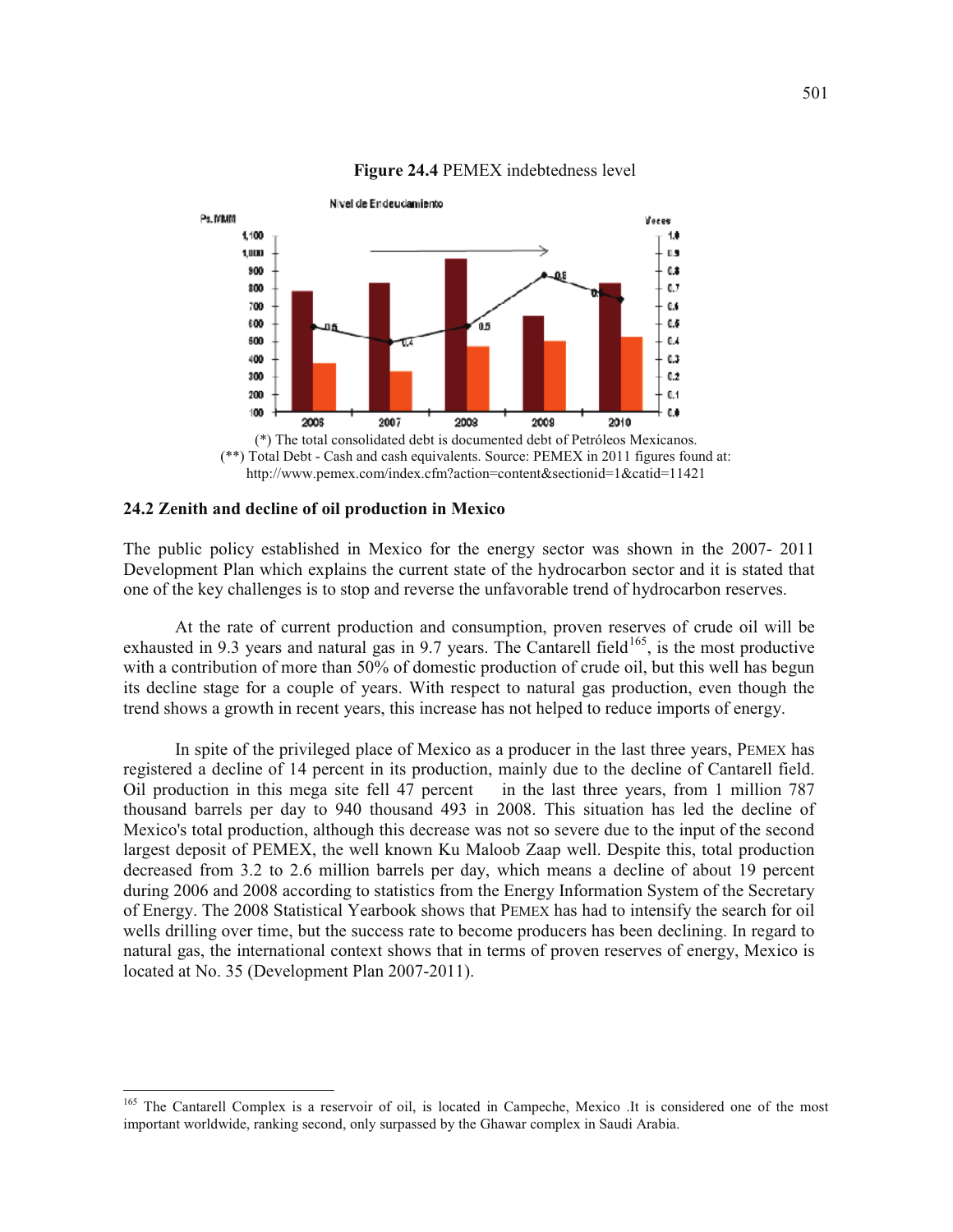Mexico has a high dependence on the exploitation and sale of hydrocarbons as a source of funding, for two decades, oil revenues have accounted, on average, one third of public sector resources (Moreno, 2006). Furthermore, because the public sector revenues depend on the highly volatile international oil market, it is difficult to accurately estimate future revenues and government spending plan.

The profits from the sale of hydrocarbons has sustained the Mexican economy, so PEMEX has faced a major problem, the tax regime that was subject this state company, Petroleos Mexicanos (PEMEX), allowed to retain only 30 percent of the profits from the sale of oil. Because of this, PEMEX´s fiscal regime was reformed in 2005 and entered into vigor in 2006.The main objective of the reform was to release resources for PEMEX could reinvest their gains from the sale of hydrocarbons. Thus, under the new regime, PEMEX has a lower tax burden and will pay lower rights to the federal government. Due to PEMEX resources were not sufficient to cover operating expenses of the company and to reinvest in its modernization, It has led the company to acquire debt, so PEMEX's liabilities have become over a trillion pesos which has placed it in an unsustainable financial situation (Moreno, 2006).

In addition to the seriousness of this situation, PEMEX does not have the technology to develop ultra-deepwater resources and also faces restrictions on the exploitation of fields in frontier deposits. Therefore, it should take steps to reverse this problem and avoid facing further deterioration in its finances as well as a decrease in the hydrocarbon sector's contribution to public finances. On the one hand, another problem to solve is the refining capacity in Mexico and that has remained fairly constant over the past 15 years. Gasoline imports have grown significantly and in 2006 almost four of every ten liters consumed in the country were supplied from outside. On the other hand, there is a disintegrated industry in petrochemical with high production costs and low competitiveness, resulting in insufficient amounts of investment and increasing imports.

Four factors have contributed to declining reserves and production levels of Mexican crude, in first place, the decline of Mexico's main reservoir, in second place, the financial failures, thirdly low technological investment that PEMEX has had to develop most of its prospective resources found in ultra-deepwater and in fourth place, the constraints of the current regulatory framework regarding the incorporation of new sources of investment. Another aspect is that although Mexico currently has six refineries, divided into basic petrochemical and secondary petrochemical, they have failed to fulfill their potential. For this reason, the National Development Plan 2007-2012 and the National Infrastructure Program promote strategic alliances with the private sector, domestic and foreign, in order to attract additional investment and promote investments in the secondary petrochemical industry (open to private investment) and reactivate the operation of petrochemical facilities owned by PEMEX, (*National Development Plan, 2007-2012,* p.125-135).

#### **24.3 Characteristics of the energy industry and strategies for Mexico**

The specific characteristics of the Mexican energy sector are listed as follows:

1. The hydrocarbons in Mexico are the main source of energy produced in the country: in 2006 represented 89 percent of the energy produced and 85 percent in 2009.

2. The largest consumer of energy is the transport, particularly gasoline.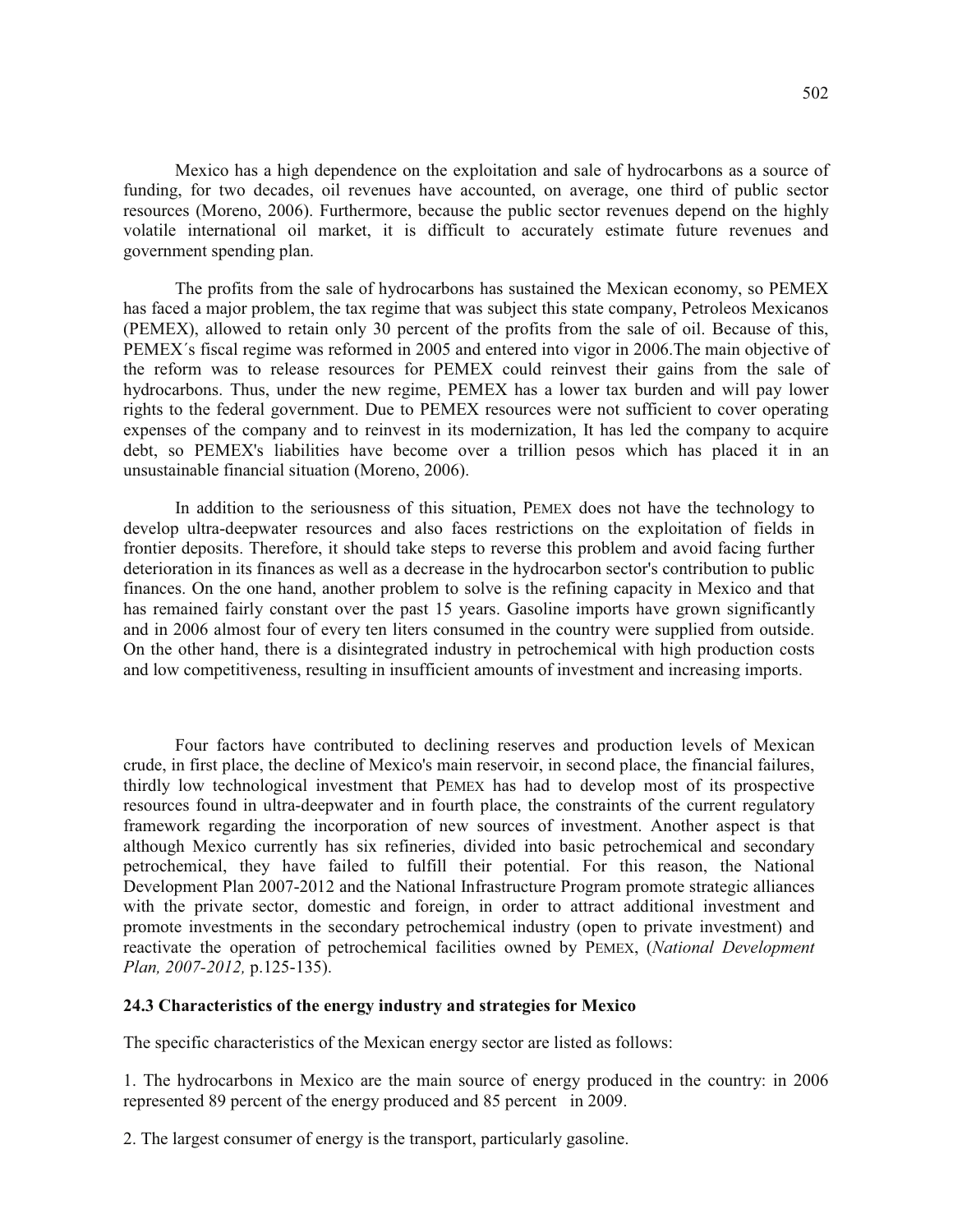3. The energy sector in Mexico is characterized by high level of exports of primary energy sources, without processing or transformation, such as oil, and high import of secondary energy sources, already processed and value-added, such as gasoline.

4. The country's energy sector has a strong decline in proven reserves of crude oil, which show no improvement in technology or mayor levels of production, is expected they last just under 10 years.

5. In Mexico, the main challenge is to bring electricity to all homes in the country. Even though there has been progress in recent years, in 2005, there was more than 2.5 million people living in homes without electricity (Foundation this country, 2008).

The energy produced by the Mexican energy industry comes mainly from primary energy sources and lesser extent from secondary energy sources: In 2006 primary energy production was 10.619 petajoules (PJ) and secondary energy was 5236.9 PJ. From 2000 to 2006, primary energy production increased 9.4%, going from 9,702.9 to 10.619 PJ. The hydrocarbons were the main source of primary energy in Mexico: in 2006, hidrocarbons generated 89.9% of the energy produced in the country. After oil, gas is in the second place; hydropower in third and wood is in fourth place in importance of the primary energy: it accounted for 2.3% of the total in 2006. Moreover, the major secondary energy sources produced in Mexico were dry gas (25.5% of total), gasoline and naphtha  $(18.1\%)$ , electricity  $(15.5\%)$ , fuel  $(14.6\%)$  and diesel  $(12.4\%)$  in 2006. The secondary energy production increased by 6.4% from 2001 to 2006, going from 4,920.7 PJ to 5,236.9 PJ (Foundation this country, 2008).

With all the performance of the sector during 2009 indicates that about 85% of the energy produced was generated by fossil fuels: oil and condensate 44.7%, 40.6% natural gas. If you look at other renewable energy sources like coal and nuclear power, the proportion will increase to just over 90% (Domínguez Reyna, 2008).

The strategic project in Mexico is also on the priority areas for exploration in the deepwaters of the Gulf of Mexico where it is estimated that 58 percent of prospective resources are concentrated and these can be converted into reserves through successful exploration activity, allowing them to increase the likelihood of commercial success. These explorations should be run by drilling at depths ranging from 450 to 2.500 meters, with a statistical estimate is calculated that the success rate would be about 33 percent, from 8 to 10 new fields discovered and between 20 and 24 failures. Oil exploitation in deepwater Gulf of Mexico will cost 2.190 million dollars just by concept of the daily rent of 4 drilling platforms in the next 3 years. It is noteworthy that these resources are 3.19 times higher than those that will be used to increase the energy transition. In response, Greenpeace makes a strong criticism of the Mexican bet for more investment in deep water; it proposes that these resources could be used to promote renewable energy sources (Greenpeace, 2011).

Mexico is eminently an oil country, whose economy is heavily dependent on this energy. This is why the government and institutional logic relies on the search for more oil as first strategy. With the results of the intensive search for new deposits is expected the oil drilling platform will reach 3.3 million barrels by 2025, and the bet is on it. Meanwhile, we note that both the annual report of PEMEX, as their monthly reports show that extraction keeps falling (it is located at 2.5 mbd) and there are great difficulties for stabilization.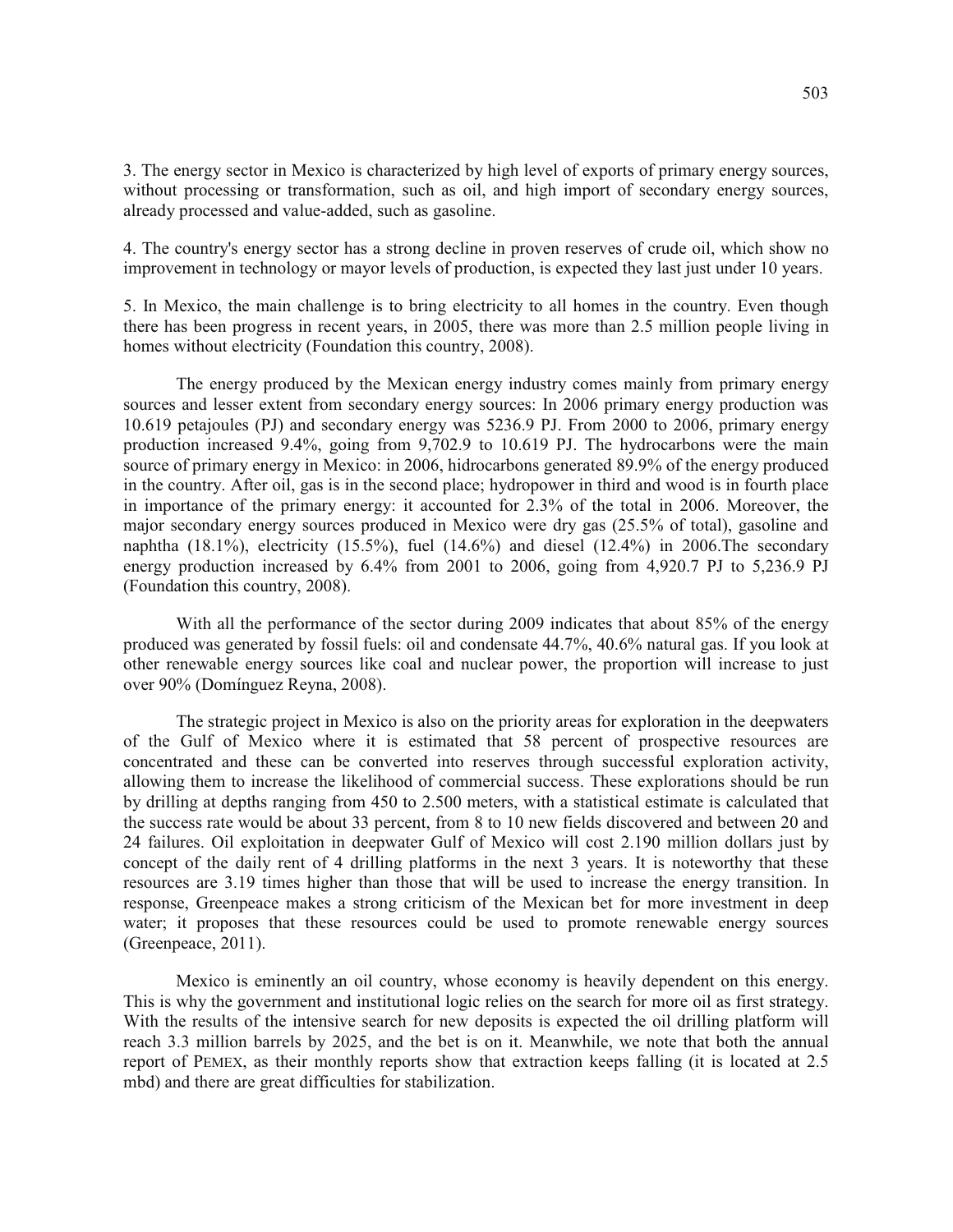In reply, the Mexican government through the National Strategy of Energy 2011 also plans to increase and maintain a level of proven reserves replacement 1P of at least 100%, considering the growth of the production platform. 2009 PEMEX'S report recorded that the reserves replacement 1P reached 77 percent<sup>166</sup> (Greenpeace, 2011).

The National Strategy of Energy states as one of the objectives, the increasing participation of clean technologies in the installed capacity to 35 percent. It draws the attention what large hydro, nuclear and clean coal generation are classified as "clean", which is strongly criticized by Greenpeace. Both the Law on the Use of Renewable Energy and Energy Transition Funding, as the Special Program for the Use of Renewable Energies not define or consider these types of technologies as" clean" sources of energy. Therefore, it is suggested that the National Strategy of Energy must set clear goals for the participation of renewable sources of energy according to the potential that the Secretary of Energy has estimated in the country. In reply, Greenpeace has established the following proposals to amend the National Strategy of Energy in Mexico:

- Nuclear power must be ruled out as an option for electricity generation, due to its high danger, costs and minimal contribution to mitigating global warming.
- Highly risk projects to the global climate must be set aside as carbon capture and clean coal technology. Safe options for power generation must be chosen with high positive impact in reducing Greenhouse gas emissions.
- Ambitious goals for the participation of renewable sources of energy should be set, according to the potential of the Ministry of Energy. This goal should be of the order of 41 percent by 2020 and 75 percent by 2050, excluding hydro. This is not only technically possible but economically viable.
- The National Strategy of Energy should give legal support to the objectives of reducing greenhouse gases internationally subscribed: It must rethink an approach oriented towards mitigation of climate change, starting with energy efficiency measures to moderate the unbridled growth of energy demand in the coming years (Greenpeace, 2011).

The National Strategy of Energy in Mexico defines nuclear power as a clean alternative, safe, reliable and economically competitive to solve challenges of diversification, security of supply and environmental protection, for its zero emissions to the atmosphere of greenhouse gases and reliability. In reply, Greenpeace (2011) prepared a document with recommendations for Mexico, which reiterates that nuclear energy is not considered clean or safe after the nuclear accident in Japan, and insists that Mexico's energy strategy should be aimed at ensuring energy security and environmental sustainability of the country until 2025, which would be highly desirable. Among the data that this document points out: According to the PEW Environmental Group. Mexico is one of the countries of the Group of 20 (G20) that invests less in renewable energy.

<sup>166</sup> For more information consult BENITO Osorio, Sergio. National Strategy of Energy 2011.Available at: http://energiaadebate.com/estrategia-nacional-de-energia-2011/ in Greenpeace, 2011)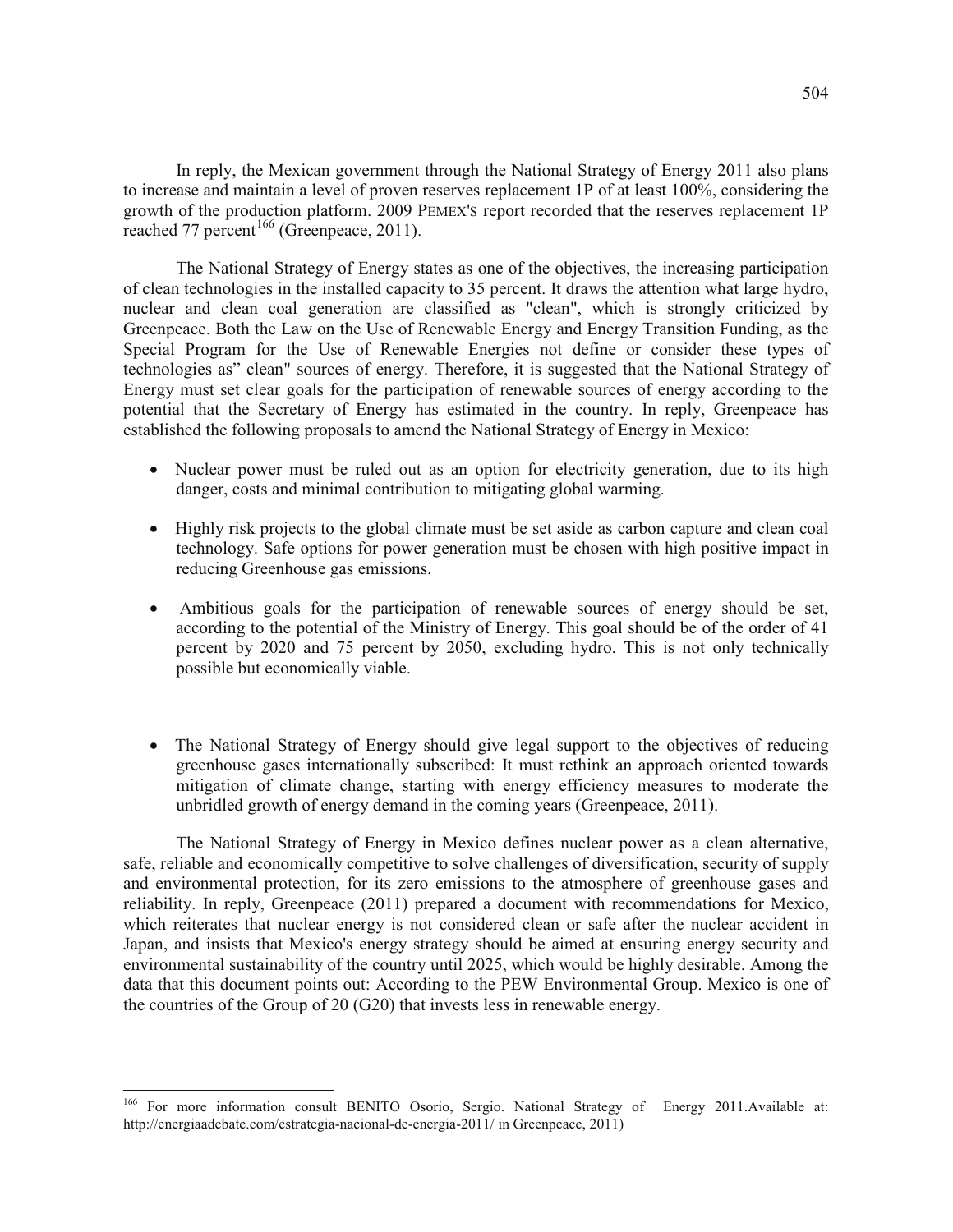Regarding the Mexican Interconnected System in 2010 had a reserve margin of 42.4 percent<sup>167</sup> and the National Strategy of Energy specified as one of its goals the reduction of it to a level of 22 percent<sup>168</sup>, so it is questioned the investment in more infrastructure for power generation based on nuclear energy, with the drawback that is dangerous and costly, above all, having a reserve margin so high, nuclear power would be little justification for Mexico. In addition, in Mexico has not been public debate around the different energy options with which the country can count as strategies in the middle and long term. And to keep the same policy raised in the National Strategy of Energy, based on fossil fuels and nuclear energy, Mexico would have increasing responsibility with global warming on the one hand, and on the other, increase risks of nuclear accidents. Also could not meet the commitments it supported under the Kyoto Protocol (Greenpeace, 2011).

At present the participation of nuclear power in mitigating emissions of greenhouse gases is not globally significant. Nuclear energy contributes less than 6 percent of the total energy consumed in the world. According to the International Energy Agency, even quadrupling the existing nuclear capacity by 2050, its participation in the global energy consumption would still be below 10 percent. In terms of reducing carbon dioxide emissions, the contribution would be just under 4 percent<sup>169</sup>, and require the construction of a new nuclear reactor every 10 days from now until the year 2050, which would be extremely costly since it would require an investment that would exceed 10 billion dollars, considering the current prices<sup>170</sup>. These data indicate that nuclear energy is not the optimal outcome to develop an energy project for any country within medium or long term because it is expensive and high risk.Another wrong solution could be coal mining; the National Strategy of Energy suggests the use of this fuel as an option for diversifying the energy matrix because of its vast reserves worldwide. So, it intends to focus on developing better technology for washing coal, which permits separation and sediment the impurities, desulfurization systems, special burners restricting the oxygen and controlling the combustion process to prevent the formation of sulfur dioxide and nitrogen oxide.

This type of technology is far from being a true alternative of clean electricity generation since coal is the fuel that more emissions of greenhouse gases provide from combustion processes and only represent a distraction from the real solutions to climate change, far from making a real commitment to energy diversification, renewable energy sources which are considered cleaner and safer options of energy.

It should be noted that the National Strategy of Energy can become one of the main legal instruments to detonate the renewable energy market, promote economic growth, generate green jobs, guarantee energy security and effectively trace the route to the mitigation of global warming, however, the exponential growth in renewable energy investment over the past six years (over 600% compared to 2004) can be explained by a simple fact: where policies to support renewable energy are adopted, investments come alone.

<sup>&</sup>lt;sup>167</sup> More information is available in the National Strategy of Energy 2011-2025, p. 25 in Greenpeace, 2011.

<sup>&</sup>lt;sup>168</sup> IEA figures obtained on p. 82 of Greenpeace document, 2011.

<sup>&</sup>lt;sup>169</sup> Available at Energy Technology Perspectives 2010, IEA / OECD, June 2010 in Greenpeace, 2011.

 $170$  Figures based on estimates from Moody's on nuclear energy, \$ 7.500 per kilowatt of installed capacity in Greenpeace, 2011.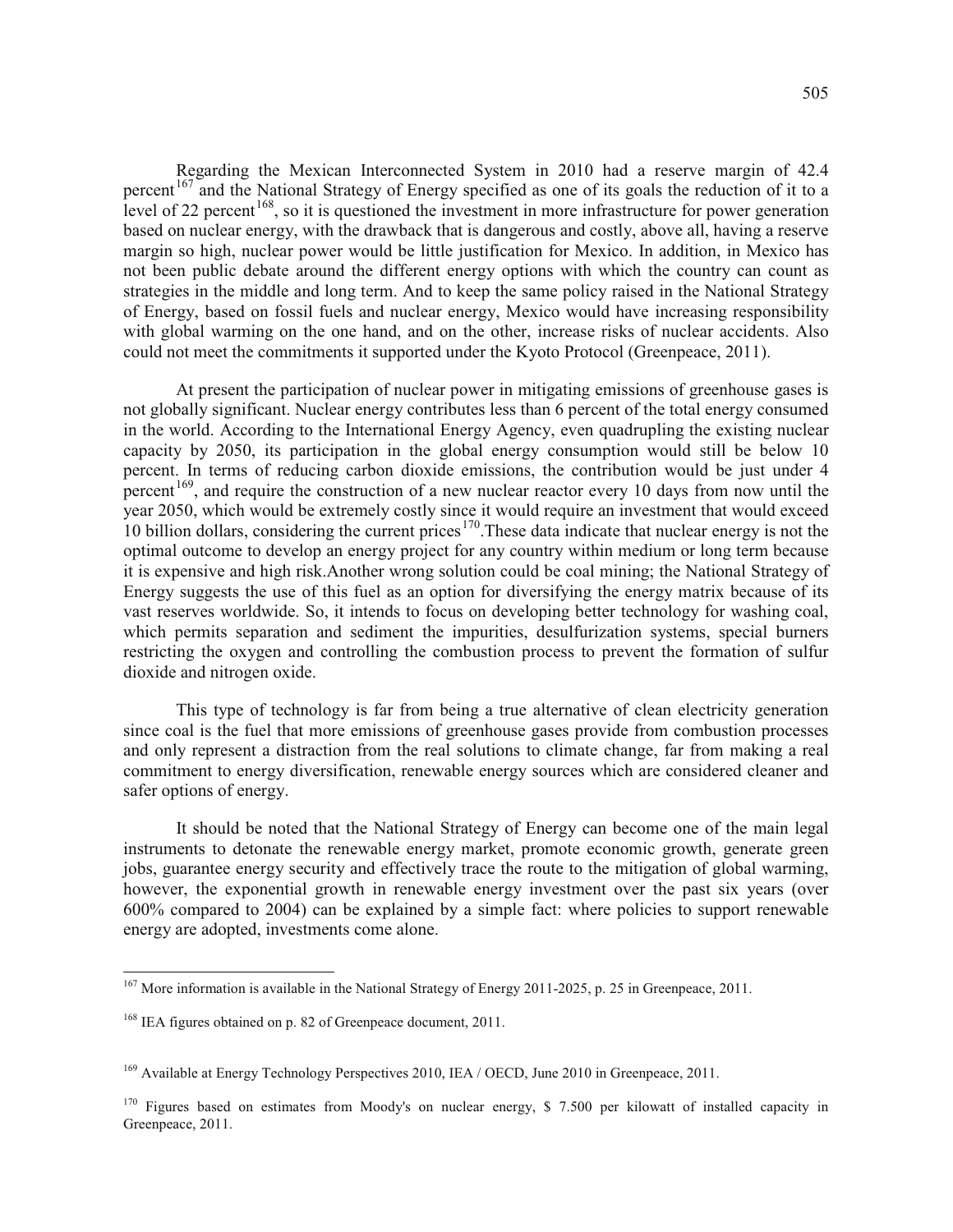Development opportunities and businesses triggered by this energy revolution are immense but so are the challenges the energy sector faces to turn them into reality and to ensure sustainability.

The current trends of the energy matrix diversification allow us to anticipate that the markets will be radically different to the end of this century, when just beginning the great transformation of this sector. The problems or challenges faced by each country of the region in its energy sector depends mainly on their particular conditions, however they have many common features that allow grouping around five main themes:

The consolidation of regulatory and structural reforms undertaken during the first half of this decade;

The extension of modern energy options in accessible terms to all inhabitants;

The development of production patterns, efficient energy use and compatible with the environment;

The attraction of foreign and domestic capital needed to finance the sector and

The integration of energy markets in the region as a key element in their processes of economic integration (Vives and Millan, 1999)

It should be noted that both the population growth as the economic development of the country generate greater energy demand, so it is estimated that the region will continue to increase their energy demand. During the last decade, the demand for oil grew at an average annual rate of 3.5% as a result of car use, and is considered to be further accelerated by urbanization and rising living standards of the population. Demand for electricity also continues to grow in the order of 6% annual average, but begins to slow due to an eventual saturation of markets and increased efficiency in end use. It is estimated to need between 80 and 85 GW of new installed capacity by 2009. Faced with this energy challenge, both the form and the sources to obtain energy must be balanced with the environment and able to safely meet the needs of the country (Vives and Millan, 1999).

The medium-term trends for the energy industry are:

Exploratory activity will increase both for oil and natural gas. This will require investments in the entire production chain: exploration, transportation and distribution.

Major changes in the energy matrix will begin to occur from the first decade of the century.

Clean energy and efficiency in end use will constitute real energy options

Environmental concerns and the impacts of emissions of greenhouse gases as well as high oil prices will continue promoting the development of clean energy technologies (Vives and Millan, 1999).

The development of the Mexican energy sector faces significant challenges that if the appropriate measures are not taken could risk its sustainability both economic as financial, environmental, social and political.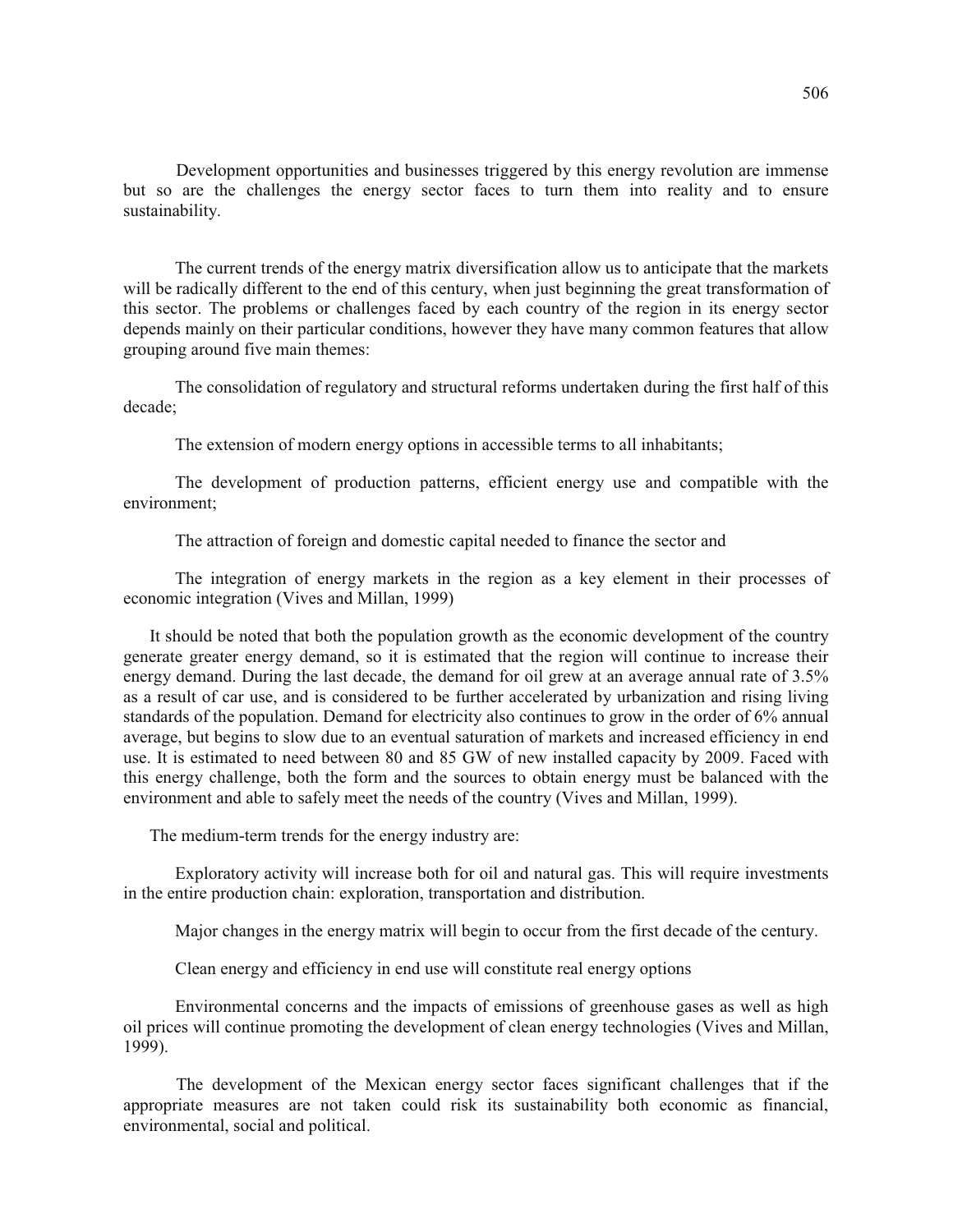While it is true that the specific way to face these challenges and policy measures to be implemented to carry out long term goals for the energy sector will be vital for the country. There is no doubt that the diversifications of the energy matrix, the consolidation of regulatory and structural reforms, undertaken over the last decade, are a prerequisite for its sustainability.

One of the biggest challenges, arising for Mexico, is to make the reform process and that this does not become a threat to the environment, but on the contrary, this can be an opportunity to achieve environmentally sustainable development. This environmental sustainability depends on the point to achieve patterns of production patterns and cost-efficient energy use, but compatible with the environment.

In addition to the forms of production and use of energy, the transport sector, including urban transport, is the main cause of environmental effects worldwide and Mexico is no exception, in large cities the concentration of air pollution has become high risk for the population and has had substantial economic costs. Hence, in Mexico the policies that intend to combat urban pollution and climate change must focus on improving fuel used in the transport sector with multisectoral impact. To this challenge, the Mexican government on the one hand is trying to make structural changes in the energy industry and on the other is trying to diversify the energy matrix through renewable energy.

The new millennium has been characterized by generating major structural changes in energy industry worldwide. These changes are generating profound changes in industry structure, in the markets, the actors and their behavior as a result of new economic paradigm. These modifications are essential mainly in diversifying the composition of the energy matrix, consumer habits driven by technological change, the need to face the challenge of declining oil production and the challenge to the commitments for the environment (Vives and Millan, 1999).

In Mexico there is much to do about renewable energy. Some insights indicate that renewable energy could amount to 22% within the global energy matrix by 2030. Comparing the integration of the energy matrices of Mexico with that of some South American countries there is significant disparity in the share of alternative energy sources among countries. In Brazil, 47.6 percent of the total energy supply is renewable, while in Argentina is 9 percent, 4 percent in Venezuela and Mexico's participation in green energy only represents 8.2 percent, and observing the current development of clean energy production in Mexico, an insignificant growth in the short term is expected (Dominguez, 2011).

Thinking of the great challenges that Mexico has, on one hand the commitment made in the Kyoto Protocol, on the other hand, the necessary diversification of the Mexican energy with a decrease in the production of hydrocarbons, and with a view that the production of these last only 9.6 years, Mexico must continue the process of promoting the production of energy through renewable sources. Two factors are of vital importance in this process: first, the development of an efficient regulatory framework that allows a healthy performance of the green energy market and second, to promote adequately the development of technologies that generate the greatest economic and social benefit for the country (Dominguez, 2011).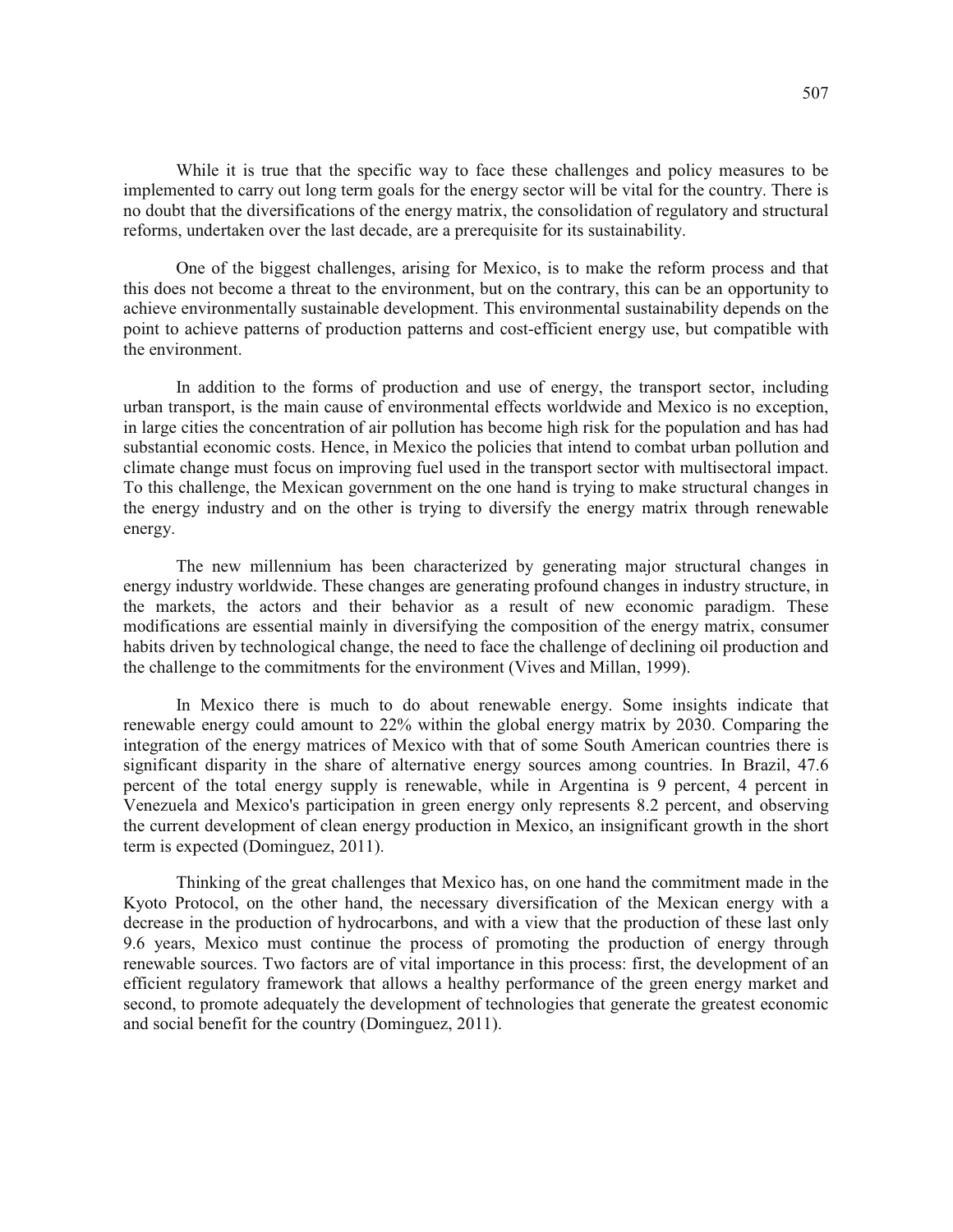## **24.4 Conclusions**

Globally, the trends of diversification of the energy matrix are changing the sector markets and is estimated that these will be radically different by the end of this century. The problems or challenges faced by each country in its energy sector depend greatly on their particular conditions and the consolidation of regulatory and structural reforms undertaken during the first half of this decade.

The energy industry in Mexico is a key factor that affects strategically on the economic, productive and social development and therefore it is transcendental to the Mexican economy have successful goals about the future in the medium and long term.

It is vital to strike a balance between security of energy supply, environmental impact and prices. It is the key to future energy policy that is linked to other objectives such as the strength of domestic firms and consistency with other policies.

Mexico faces great challenges in the field of energy, with a decrease in oil production, and with a view that finds that the production of these lasts only 9.6 years. Hence, it is necessary to promote PEMEX strategically through new investment, on the one hand, exploitation of new oil wells and on the other hand, diversification of the Mexican energy matrix and promotion of energy production through renewable sources, all this through the development of an efficient regulatory framework and promoting the development of technologies that generate greater economic and social benefit for the country.

The National Strategy of Energy can become one of the main legal instruments to trigger both oil exploitation in deep waters and renewable energy market to promote economic growth, diversify the energy matrix, generate green jobs, ensure energy security and fulfill the commitments entered Mexico under the Kyoto Protocol.

#### **References**

Alarco T., "Economic growth and CO2 emissions from combustion of energy in Mexico, 2005- 2030," *Mexican Economy,* New era, vol.XV, no. 2, second half of 2006.

Armenta Fraire Leticia (2009) "Energy and Public Policy", Table 4: *Public economics and development,* volume 6 number 1.

Energy Regulatory Commission, *Five Year Report 1995-2000,* Mexico.

National Petroleum Council (2007) *Hardtruths, facing a serious energy problem, a holistic view of oil and natural gas in the world until 2030,* U.S. Department of Energy.

Chavez P. (2009) "Implications of energy reforms of 1973-2008.Nature and fiscal regime for PEMEX, "September-October, *The daily* 157, Mexico.

Fifth J. (2007) *Security of supply:a rising star for energy policy and national security policy.*UNISCI Discussion Papers, No. 13 (January / January 2007) UNISCI / Universidad San Pablo-CEU.